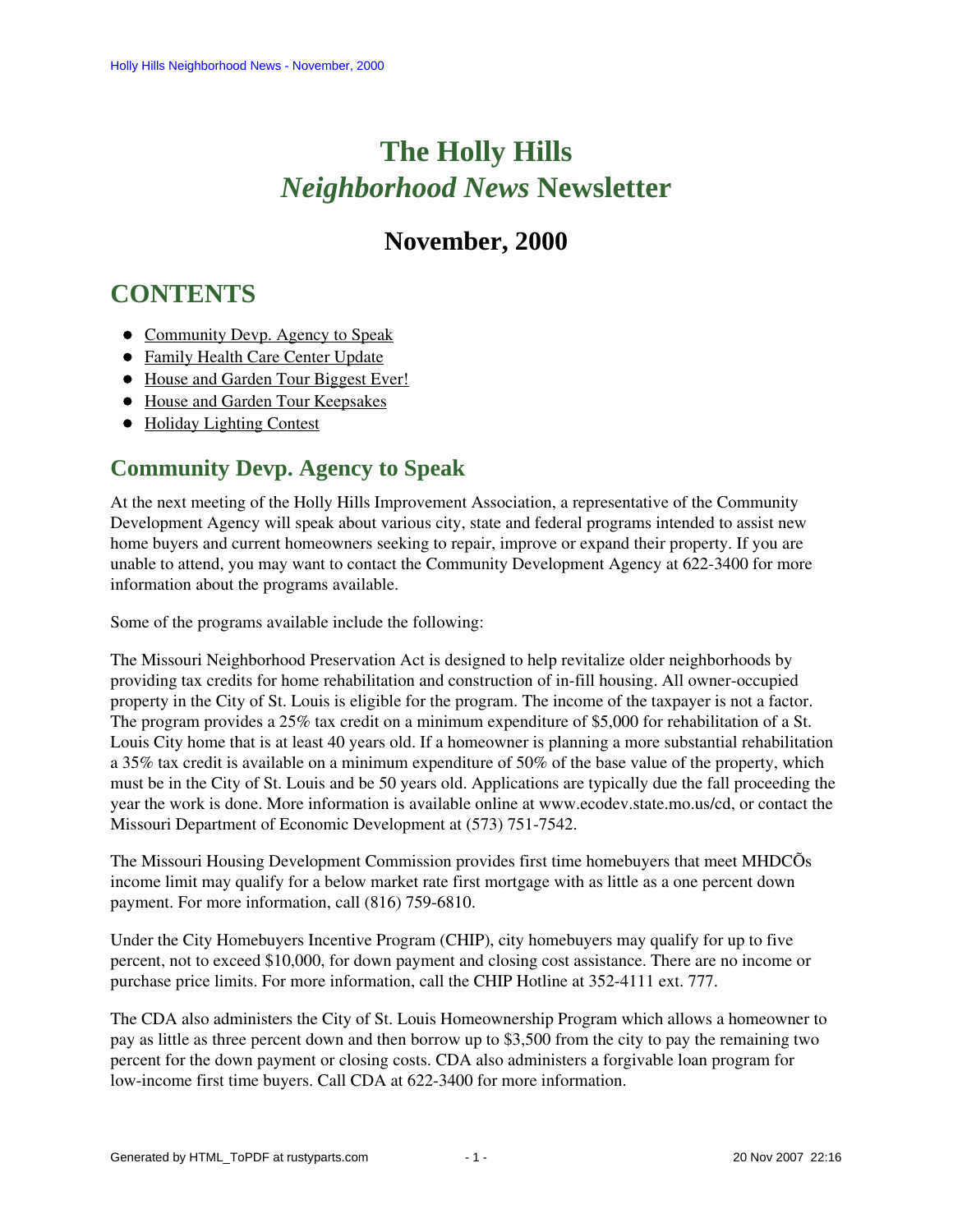#### **HHIA General Meeting Monday, November 27, 7:30 pm Southern Commercial Bank, 5515 S. Grand**

#### <span id="page-1-0"></span>[\[Return to Contents\]](#page-0-1)

## **Family Health Care Center Update**

Family Health Care Center As you may recall if you attended our May meeting, The Family Care Health Center is building a new health care center at the northwest corner of Michigan and Holly Hills. The Health Center will service the entire area and the plans for the new center are beautiful. As part of the capital campaign for the new center, the Family Care Health Centers are offering the opportunity for interested citizens to donate money of engraved bricks or pavers. For further information, call 481-1615 ext. 306.

#### [\[Return to Contents\]](#page-0-1)

### <span id="page-1-1"></span>**House and Garden Tour Biggest Ever!**

Of course the question that's been on everyone's mind since October 1 is, "How did the house tour go?" We are delighted to report that it was successful beyond any of our grandest expectations, resulting in our highest-attended event ever. During the six hours of the tour:

- Approximately 2,000 people visited our neighborhood, and the homes and gardens of the ten families who so graciously opened their doors.
- NiNi Harris delivered her historical presentation to several hundred individuals in the Lyle House.
- Our own Holly Hills house tour posters and St. Stephens' stained glass posters were popular items.
- Our many sponsors were able to inform folks about the services available within our neighborhood.
- Stan Kann received several offers for free vacuum cleaners to add to his collection.
- The Sims were able to find homes for all of the kittens that their adopted stray had delivered.
- We were able to raise significant resources to fund future neighborhood projects as well as ongoing association expenses (such as this newsletter that you're reading).

Perhaps even more gratifying than the monetary proceeds was the incredibly positive message we delivered to all attendees. Thanks to our house hosts, volunteers, sponsors and everyone in the neighborhood who spruced up their homes and streets for this special day, we were able to provide all participants with a first-rate, first-hand experience of the many benefits of city living in general and Holly Hills living in particular. As a direct result of so much enthusiastic participation, we will be welcoming new neighbors to Holly Hills and sustaining existing residents. We commend and thank everyone warmly for their assistance.

We would like to give special recognition to our house hosts, volunteers and sponsors, without whom the event would not have even been possible, let alone so successful:

#### **Our House and Garden Hosts and Hostesses**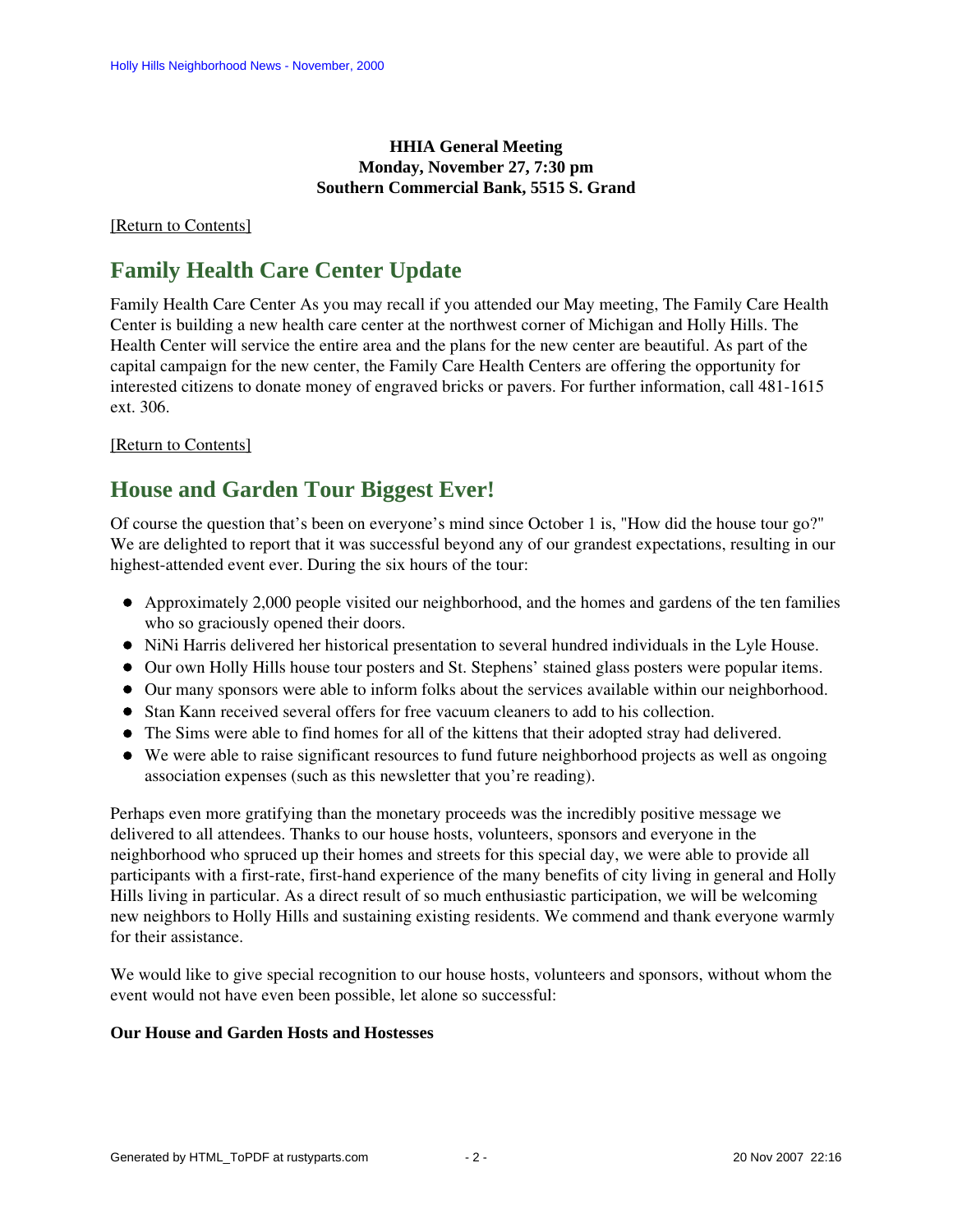- Hank and Sharon Brannan
- Cheryl & Roger Furman
- Dennis & Michelle Jenkerson
- Norman Delaney and Stan Kann
- Joan and Mike Lawder
- $\bullet$  Michael and Julie Lohff
- Ron & Marilyn Lunnemann
- Ray McCollum
- **•** Birgit Spears and Kevin Pasnik
- Martin and Dorothy Sims

#### **Our Sponsors**

- ABPS
- Always in Bloom
- Le Beau Florist
- Botanicals on the Park
- Bremen Bank and Trust Co.
- Companion Bread
- Creative Art Gallery & Framing
- Denise Dowd-RealtyNET
- Equality Savings Bank
- The Flower Box
- G.B. Windler Co.
- **•** Gundaker Realty
- Jill Halpin
- Loughborough Auto Care
- Nettie's Flower Garden
- Plumbing Engineers, Inc.
- Plus Communications
- Lawrence John Rosenhoffer
- Russell Florist, Inc.
- Schaller Realty
- Southern Commercial Bank
- Southern Floral Shop
- Surprise Florists and Gifts
- Walter Knoll Florist

#### **Volunteers**

Plus nearly 100 volunteers who generously donated their time and talents to our House and Garden Tour. We thank each of you for your efforts!

<span id="page-2-0"></span>[\[Return to Contents\]](#page-0-1)